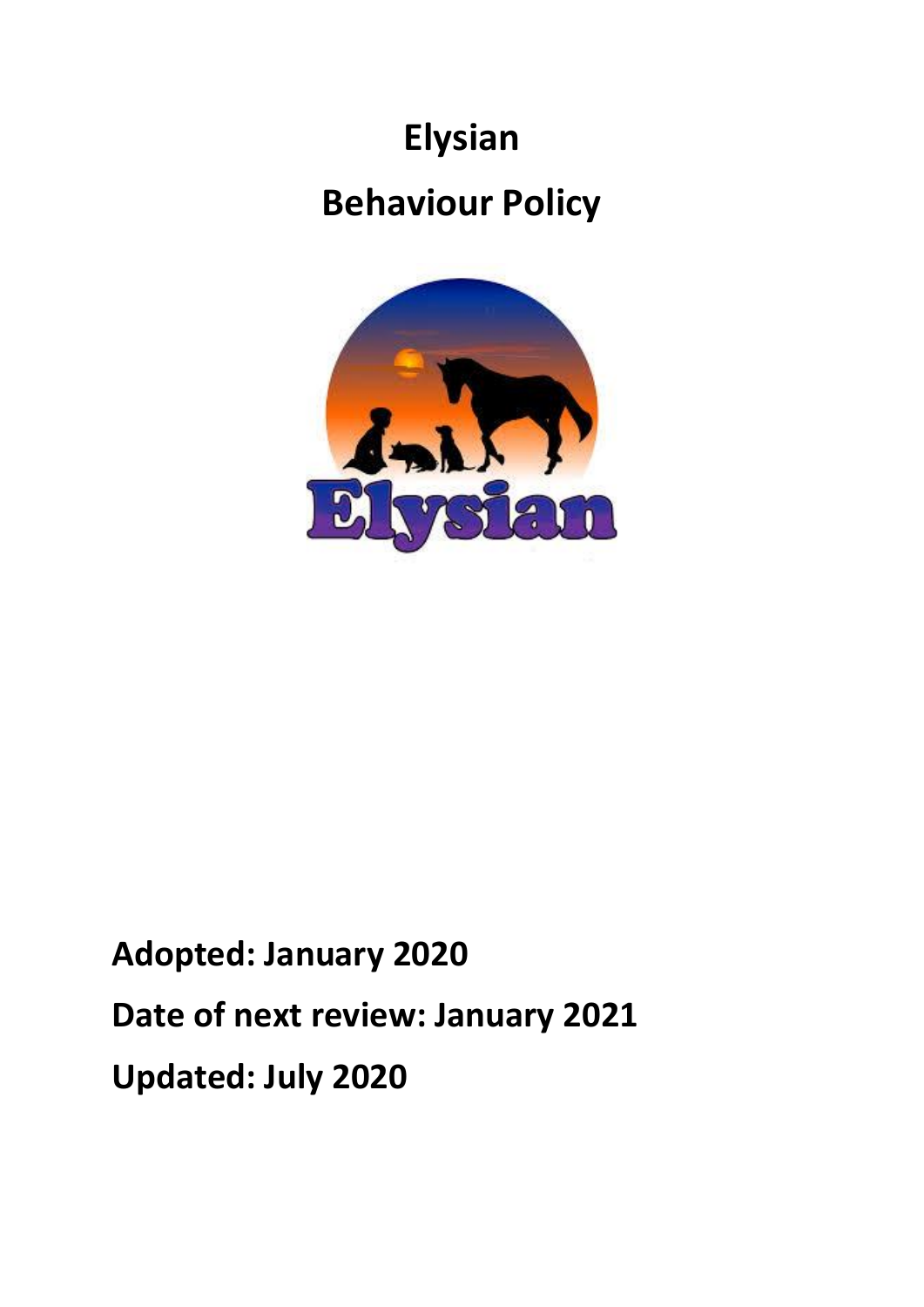## **For the purposes of this policy, where the term Elysian is used, it refers to Elysian Animal Assisted Therapy & Learning CIC including Elysian School and Elysian Animal assisted Therapy and Learning.**

## **Policy Principles**

Elysian believes that to enable effective teaching and learning to take place, good behaviour in all aspects of school life is necessary. Elysian seeks to create a caring, calm and therapeutic learning environment and promotes that all staff and pupils are entitled to work in a safe, fair and orderly environment and have appropriate access to support, guidance and training on behavioural matters.

Pupils who attend Elysian will often display a range of behaviours that create barriers to their learning and progression. For this reason, Elysian's ethos is to enable pupils to manage their behaviour through a therapeutic approach to remove their barriers to learning, which in turn will allow pupils to engage in meaningful education. Elysian has the general health and wellbeing of pupils embedded in its ethos which includes supporting pupils to manage their behaviour appropriately away from school within the community to ensure they are ready for their next steps.

Elysian promotes equal opportunities and anti-discrimination and does not discriminate or support discrimination against either pupils, their parents and carers or staff and volunteers on the grounds of any protected characteristic under the Equalities Act 2010. The ethos is designed to give young people, who have an Education, Health and Care Plan or have a range of difficulties or disabilities the chance to become more equal members of society and more equal in terms of educational life chances. Therefore, for all who attend Elysian, equality of opportunity underpins the value of everything we do; valuing and respecting diversity and building community cohesions. These principles are achieved through combined holistic approaches which:

- Promote positive behaviour, self-esteem and mutual respect
- Ensure consistency and fairness of treatment for all
- Promote early intervention via proactive and targeted behaviour work with pupils
- Seek to help pupils understand their behaviours and enable positive changes

This policy therefore sets out the guiding principles and strategies of how Elysian effectively supports and assists pupils to manage their behaviour to be able to meaningfully engage in education and with the wider community. In doing so, this policy also works to tackle anti-bullying (for more detail see Anti-Bullying Policy), promote anti- discriminatory practice and ensure fair treatment for all by providing a clear framework on our approach to managing negative behaviours from pupils.

## **Roles and Responsibilities**

The Elysian Senior Leadership team has established this policy for promotion of positive behaviour and will keep it under review to ensure that it is communicated to all pupils, parents and carers, is non-discriminatory and that Elysian's expectations about behaviour are clear.

The Head of Education has responsibility for ensuring that this behaviour policy is implemented and appropriate training as necessary is provided to enable all staff to be able to follow and apply the policy and associated procedures.

All who work at Elysian have a shared responsibility for ensuring that the Elysian Behaviour Policy and associated procedures are followed and consistently and fairly applied. Elysian expects that all staff and volunteers model positive behaviour as part of their professional responsibilities and ensure that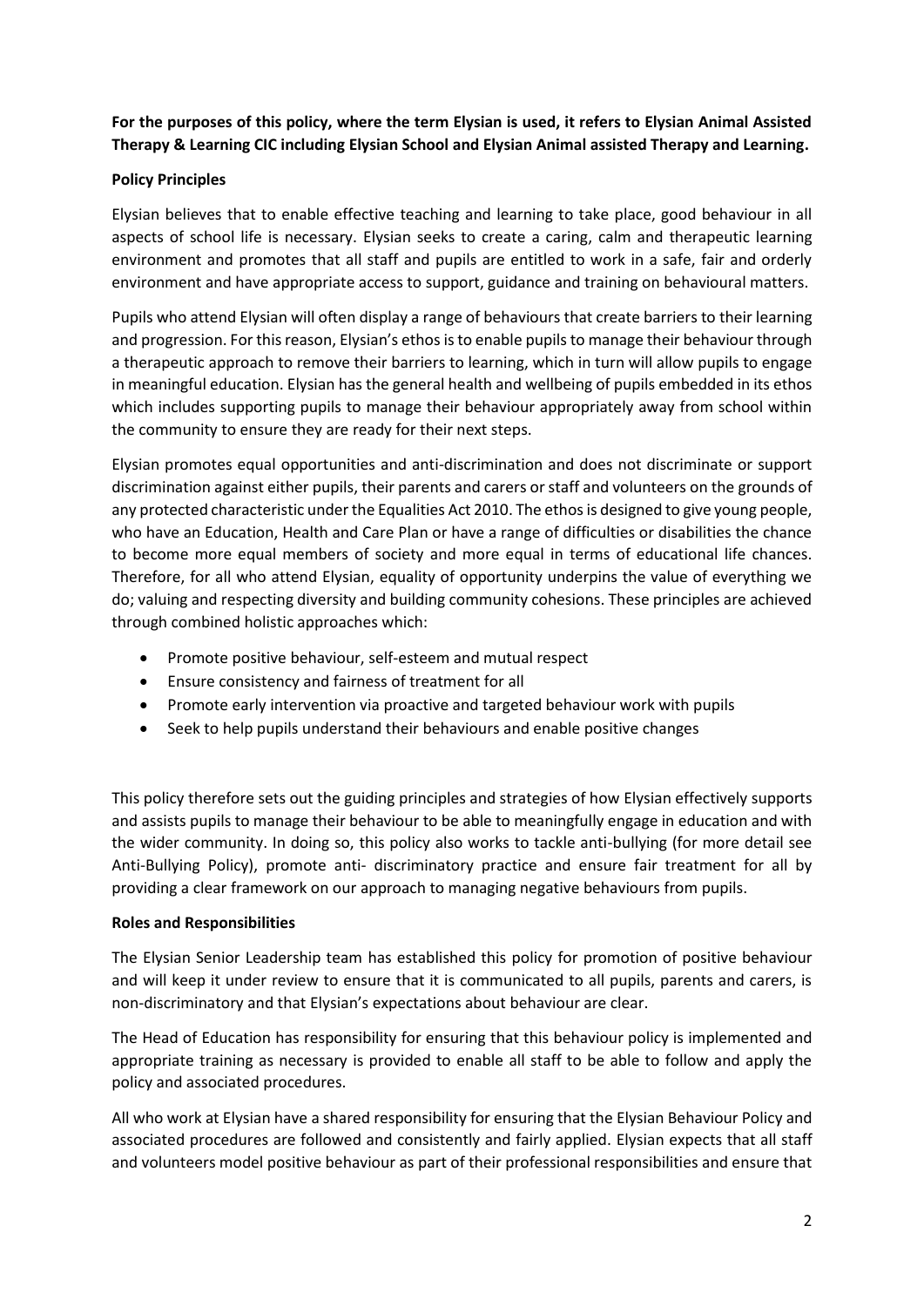any incidents of disruption, violence, bullying and any form of harassment are addressed appropriately, reported and recorded.

Elysian also promotes that all staff including volunteers take responsibility for their own personal barriers to effectively manage behaviours. Elysian encourages and supports staff to regularly reflect and discuss their own actions and responses to pupils' behaviour and incidences. This is to identify any inadvertent contributory factor to a situation escalating and any areas of behaviour management that staff have difficulty with. This helps Elysian to ensure appropriate support and training is delivered and that staff and volunteers can confidently and objectively develop and utilise effective strategies with pupils to promote the best possible outcomes.

Parents and carers also have an essential role to play in assisting Elysian to maintain high standards of behaviour. Regular liaison with parents and carers and external agencies regarding pupils' behaviour is therefore paramount and proactively initiated by Elysian.

Elysian pupils are encouraged to take responsibility for their own behaviours and will be made fully aware of this policy, procedure and expectations of their behaviour. This will always be carried out in a differentiated way to ensure that each pupil is able to understand the expectations in a meaningful way. Elysian understands that behaviour is often a key aspect to the pupils' barriers to learning and typically linked to their circumstances or specific condition. As such, ongoing support and guidance is provided by Elysian to enable pupils to take responsibility for their behaviours and to learn to manage them effectively.

## **Staff Training and Support**

Elysian provides and promotes a variety of training and support processes to enable staff to effectively manage challenging behaviour, promote the Elysian therapeutic ethos and tackle discriminatory practice.

All staff and volunteers receive an individual induction programme including the familiarity with Elysian policies and procedures. Mandatory INSET training is also on the following areas relative to behaviour management:

- Professional Boundaries and Responsibilities
- Effective Communication in the Classroom
- Safeguarding / Child Protection
- Managing Challenging Behaviour & Assessing Risk
- Team Teach training in Positive Behaviour Management

All staff and volunteers are expected to complete refresher training on these areas at least once per year, which will be tied into their CPD file and annual appraisal. Where relevant Elysian will support staff to attend relevant external training related to behaviour management and will provide further INSET training.

There also exists a high level of support processes and systems for Elysian staff and volunteers regarding effective behaviour management relative to their role. These include the following:

- Daily morning briefings and end of day debriefs where behaviour management is discussed, effective practice is shared and behaviour strategies are agreed as a team and overseen by a member of the Senior Leadership Team
- Regular opportunities for co-working
- Regular team meetings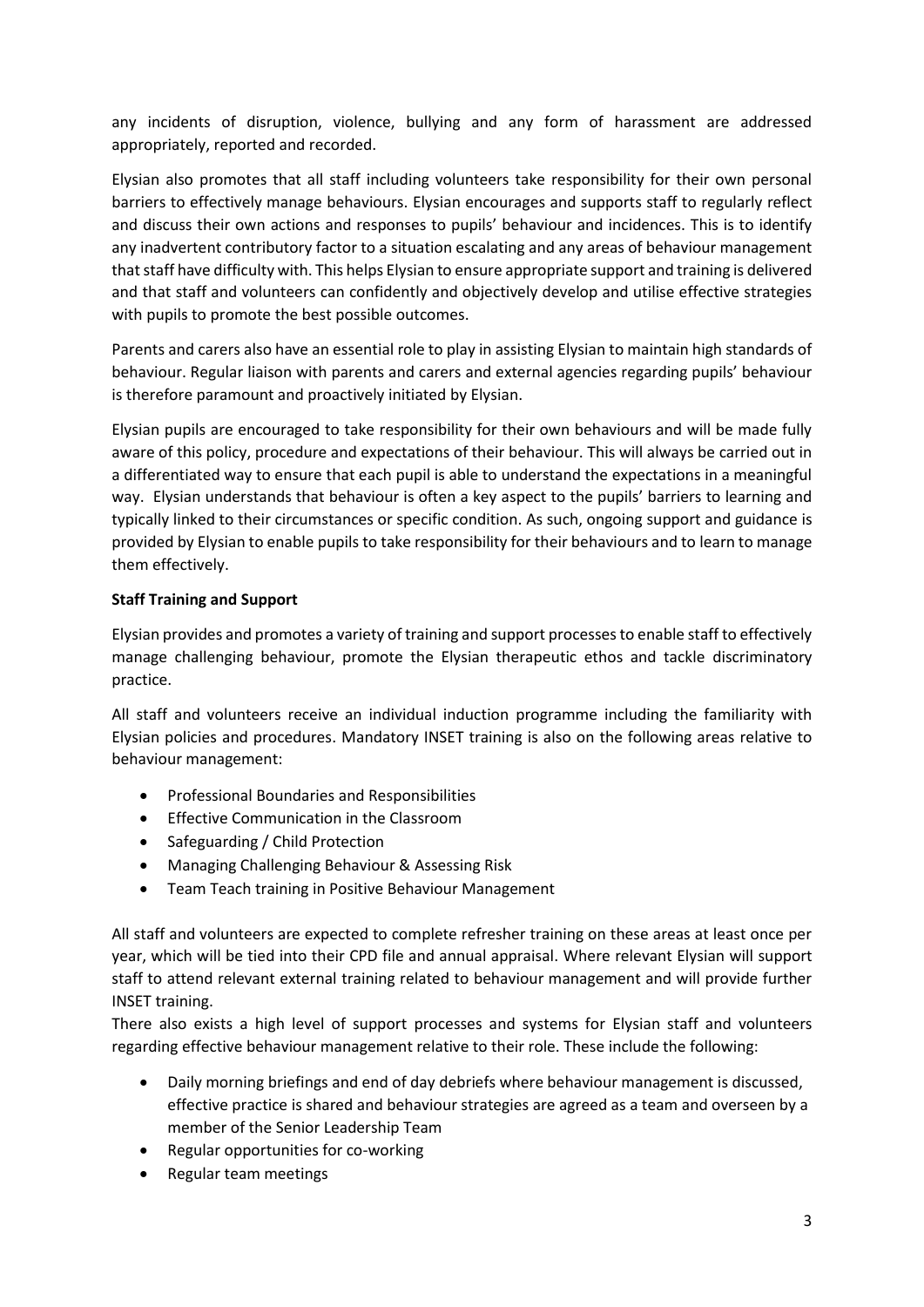- Supervisions
- Open door policy
- Teachers and Learning Mentor observations and feedback
- Individual shadowing / mentoring as appropriate

## **Procedures and Framework for Managing Behaviour**

#### *Standards and Expectations*

Elysian has high expectations of the standards of behaviour displayed by pupils. However, pupils' behaviours are linked to diagnosis and or their Education Health and Care Plan and as such there must be great understanding, sensitivity and skill when dealing with behaviour. Inappropriate behaviours or responses are often embedded, learnt behaviours, which have manifested due to disrupted personal backgrounds and experiences. As such, high levels of support and input are required for the pupils to be able to meet the standards within this policy. Elysian therefore works extensively with pupils in a consistent, person centred and intentional manner to help them to be able to display the following positive behaviours:

- Treating others, the environment and the animals with respect and consideration
- Being helpful and kind to others
- Using appropriate language
- Contributing to a calm, imaginative and inclusive learning environment
- Informing staff when having difficulties

Where pupils display unacceptable and or inappropriate behaviour, Elysian works with them through various processes to help them learn and understand why their behaviour is unacceptable or inappropriate and helps pupils learn and develop strategies for managing their behaviour and responses more appropriately. Unacceptable and inappropriate behaviour includes:

- Absconding
- Physical Aggression / Violence to others
- Damage to property
- Verbal aggression including swearing directed at others
- Disruptive (stopping others from learning)
- Invading personal space

Elysian does not expect pupils to display these unacceptable behaviours, however where pupils have had historic difficulties and or incidences displaying these types of behaviours, Elysian understands that there is an increased likelihood of incidences of these behaviours occurring. To effectively manage this, pre-emptive structured processes are put in place through Individual Pupil Risk Assessments, Individual Education Plans, Individual Learning Strategies and the use of appropriate learning environments with high staffing levels to ensure as much as is practically possible, pupils are educated in an environment and manner that is conducive to displaying positive behaviours and is safe for all other pupils, staff and volunteers. The nature of the farm environment lends itself to imaginative ways of managing behaviour and allowing a sense of space for pupils struggling with their behaviour.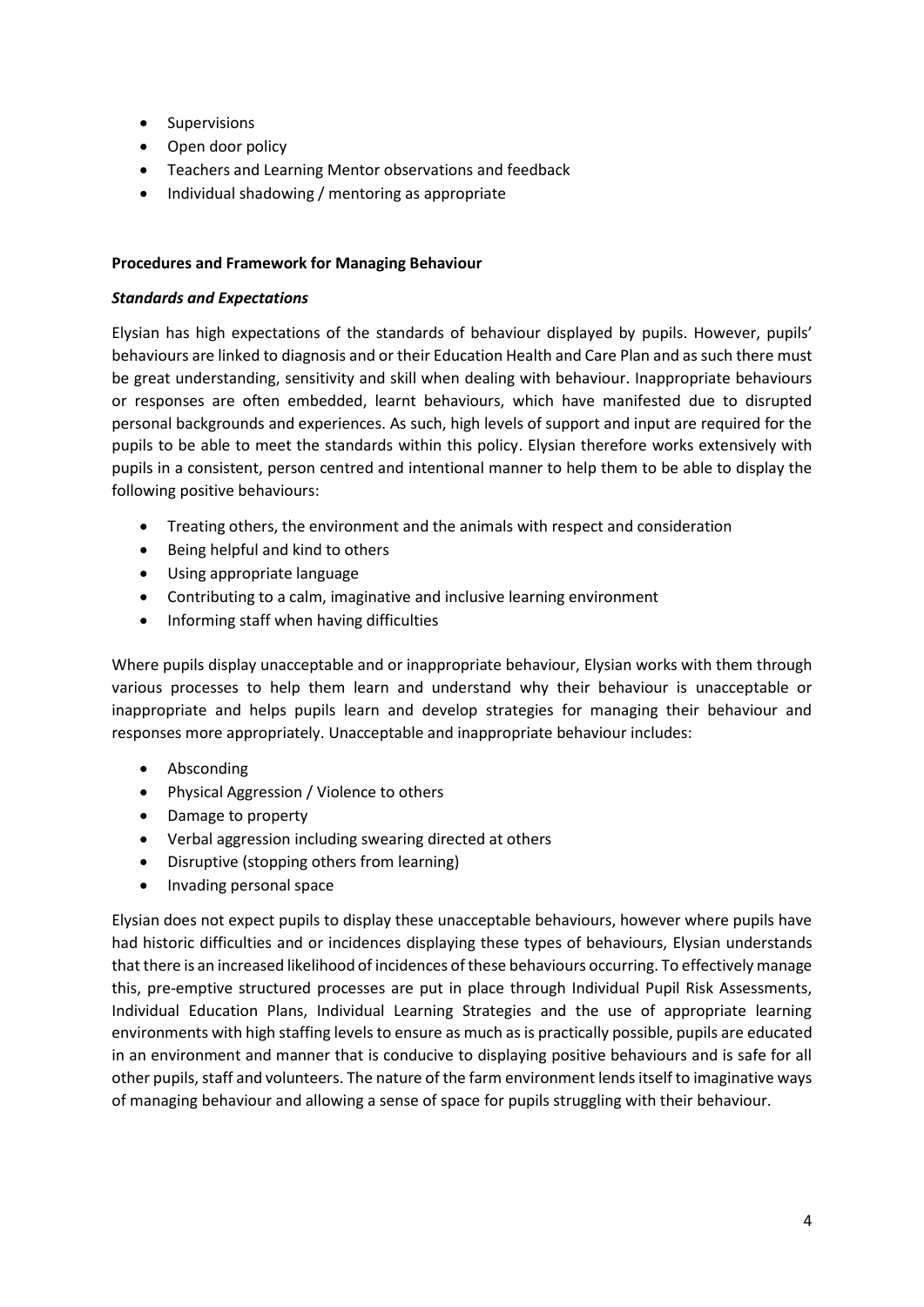## *Pupil Ground Rules*

To present and foster a culture where behaviours are addressed promptly and openly, staff will discuss with pupils what is expected of them and why and how Elysian will work to support pupils to achieve this. Pupils are given the opportunity to and encouraged to question and engage in discussion regarding the ground rules in order that they are accepted and clearly understood. Ground rules are then revisited at various times throughout the school year as necessary. Elysian ground rules will include the following:

Follow instructions, particularly safety instructions around the farm

- No bullying
- No swearing
- Respect others personal space
- Respect others learning needs
- No disrupting others (stopping others from learning)
- No talking over others
- Respect other's opinions
- No leaving the farm site without permission
- No damage to property
- No violence or aggression to others

#### *Early Intervention (including Preventing Bullying)*

Due to the nature of our pupils, Elysian operates intensively on pre-empting behaviours and early intervention. Elysian employs processes to achieve effectiveness in this area and promote environments and methods of teaching conducive to supporting pupils to display positive behaviours. Early intervention methods rely on the following processes which direct the work of all Elysian staff on an individual pupil basis and work to prevent bullying.

- Knowledge of pupils' needs, prior behaviours and incidents and any known triggers
- Risk Assessments
- Personal Education Plans
- Education, Health and Care Plans
- Individual Education Plans
- Relevant curriculum work
- Regular Pupil Behaviour Review processes (SEN, EHCP reviews, etc.)

If any unwanted behaviour occurs, reflection will be encouraged so that responsibility can be addressed in a safe manner and any further support strategies needed can be put in place. Reflection will happen as soon as possible after the event.

**Elysian does not believe in the regular use of physical interventions and will ensure that every possible strategy will be used to avoid this. The use of any physical intervention will only be implemented as an absolute last resort to stop a pupil harming themselves or someone else, or any serious damage to property.**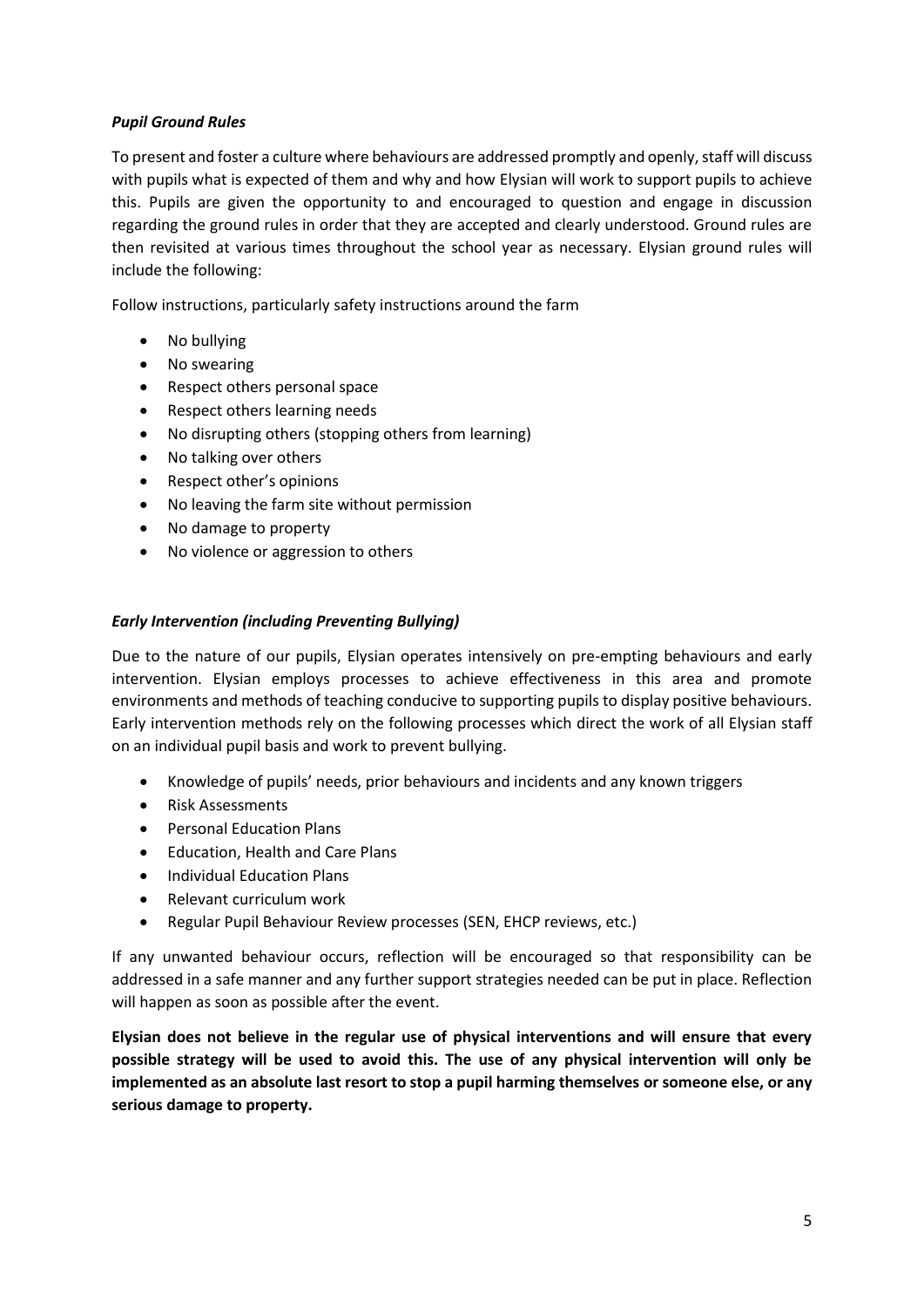## *Knowledge of Pupil Needs / Prior Behaviours*

Elysian staff are made aware of, and proactively seek information on pupils' previous behaviours and incidents and current needs through use of the following:

- From pupils themselves
- Elysian Admission Information and Consent Form
- EHC Plans
- Personal Education Plans
- Previous school reports
- Discussions with pupils / parents / carers
- Agency reports as appropriate

#### *Risk Assessment*

Based on information gained about previous behaviours, incidents and current needs, a robust risk assessment is drawn up which details the potential risks a pupil may present for certain activities around the farm. The risk assessment then directs the learning environment and methods of working with the pupils by agreed action and detail in the following areas:

- Strategies for managing behaviours
- Staffing Ratio / work with peers
- Most appropriate learning environment as appropriate
- Timetable most appropriate to needs
- Assessment regarding use of sharp objects in lessons
- Assessment regarding hot food / drink

All staff and volunteers sign up to working under the direction of the behaviour management strategies for each pupil which will be reviewed and updated on termly basis and or following an incident or near miss and whenever there is a significant change with the pupil.

Task specific risk assessments are also carried out and used in conjunction with pupils' individual risk assessments to support Elysian to provide the most appropriate environment for pupils to display positive behaviours throughout the day.

Structured control measures for staff include:

Pupils are supervised always whilst at Elysian; this includes breaks and lunch times

All offsite education is pre-planned and agreed by the Executive Director which is discussed at morning briefing

All staff are made aware in briefing meeting which pupils will be in and out of the farm

All staff are made aware in briefing of any expected meetings or visitors to Elysian

Should the Head of Education be unavailable, staff will be made aware of an alternative contact for advice / guidance on behavioural management. Elysian also expects staff to employ the following approaches throughout all their work with pupils to promote positive behaviour:

- Display good pro-social modelling
- Use active listening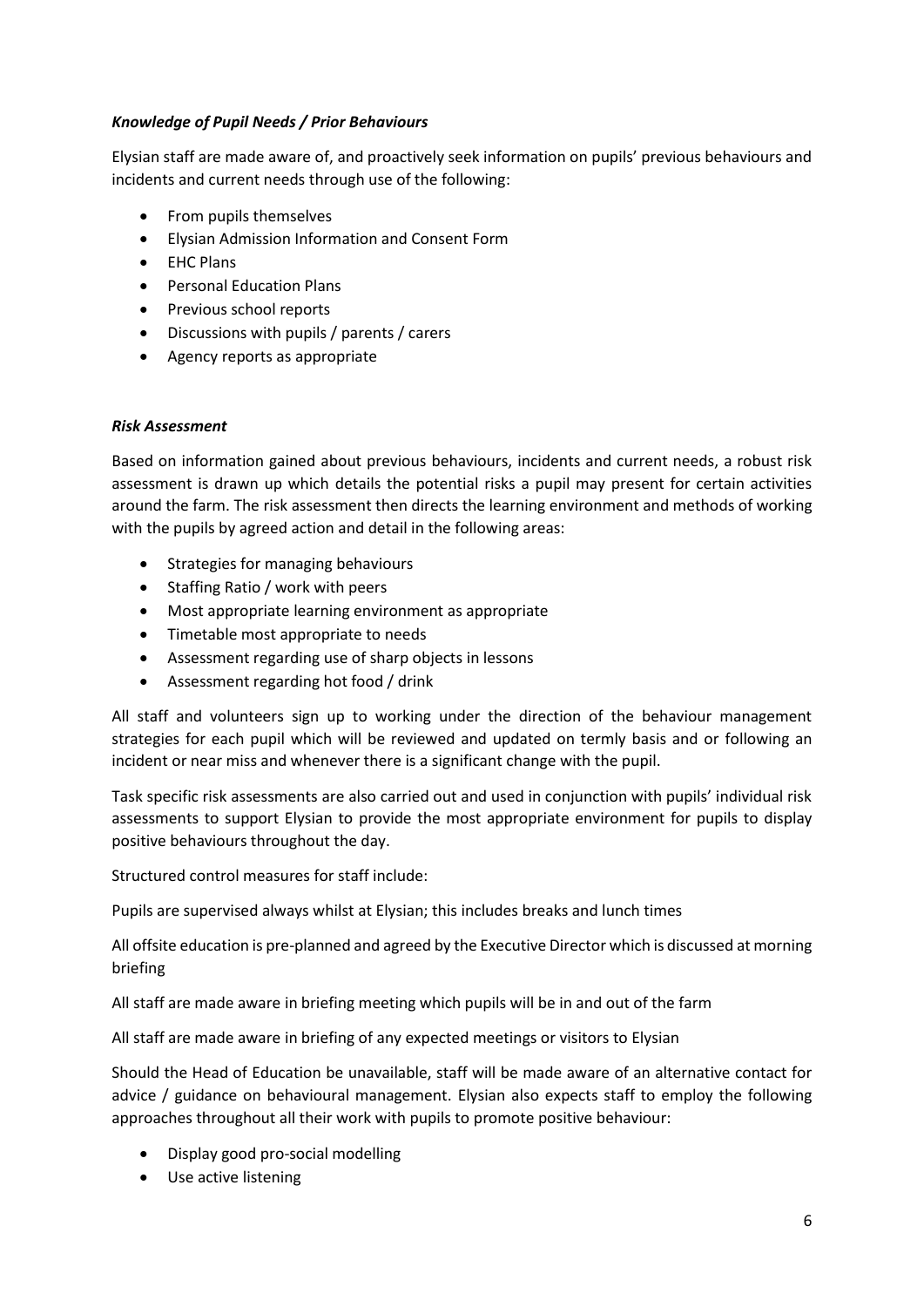- Stay as calm as possible
- Use appropriate tone and level of voice to the situation
- Use appropriate body language
- Be aware of your own triggers
- Use positive reframing
- Follow any psychology report recommendations
- Give clear firm boundaries
- Give clear instructions
- Give regular praise after instructions have been followed
- Ignore behaviour where appropriate
- Offer time out or 1-1 support where necessary
- Call for help from other staff if behaviour escalates to unmanageable level

#### *Relevant Curriculum work*

All pupils are encouraged and supported to engage in Personal Social and Health Education (PSHE) and 'Prevent' curriculum work. This includes work relevant to early intervention of behavioural concerns and bullying prevention through the following curriculum areas, where appropriate:

- Emotional Wellbeing
- Healthy lifestyles
- Relationships behaviour and practices in the workplace
- Personal Safety
- Diversity prejudice and discrimination
- British rule of law
- E-safety and cyber bullying
- Sex and relationships education

#### **Actions and Consequences**

Elysian uses a variety of generic and individual strategies for managing pupils' behaviour and promoting positive behaviour. Positive behaviour will be promoted by pro-social modelling by all staff and volunteers, discussions with pupils on expectations, reflections on previous incidents, ongoing work on behaviour management, encouragement and praise and use of appropriate learning environment and methodology relative to the pupils' individual needs. Unwanted behaviours will be dealt with on an individual basis.

All pupils will be made aware in their induction that sanctions will be individual to them and will be agreed by the Head of Education and their parent or carer, taking into account their previous experiences and any diagnosis that could affect their behaviour. All pupils will have had an in-depth induction which will be regularly reviewed, and they will also be inducted in an Elysian Agreement. However, the focus wherever possible will be on positive changes for which support and recognition will be given.

Elysian does not work in a punitive way but aims to support the pupils to take responsibility of their actions and to learn that there are always consequences to the actions they take and decisions they make. Consequences agreed for any significant behaviours will be recorded in the Pupil Incident Log Book and in their personal file. However, in the event of more serious behaviours e.g. intentional harm to others or intentional serious damage to property, exclusion may be a consideration.